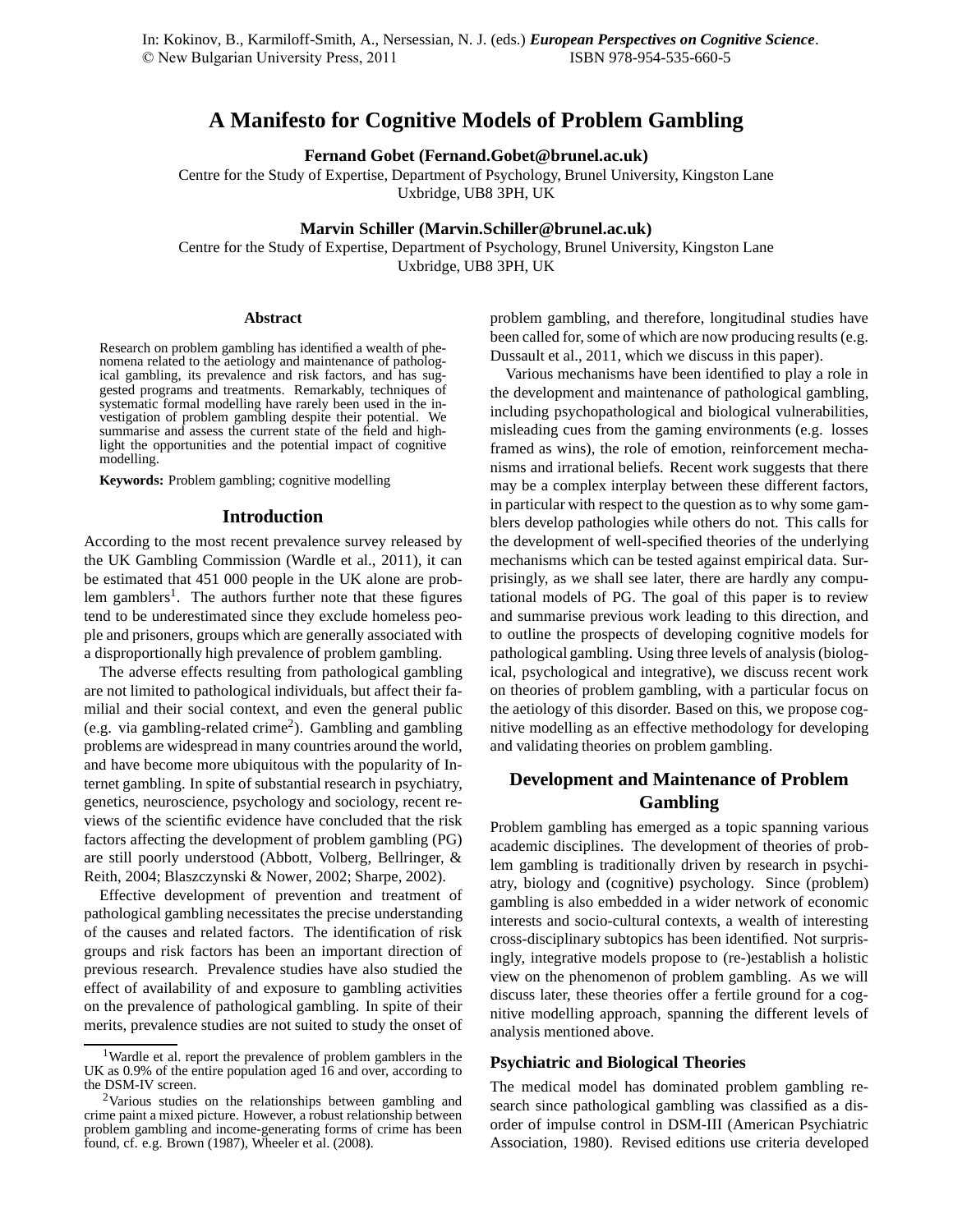for diagnosing psychoactive substance dependence. There is good evidence that pathological gamblers show high levels of comorbidity, including disorders such as anxiety, depression, and alcoholism. The medical model has been criticised on methodological and conceptual grounds, in particular the heterogeneity of the problem gambling diagnosis and the fact that the direction of causality is unclear (Abbott et al., 2004; Dickerson & Baron, 2000; Raylu & Oei, 2002). One way to study causality is via longitudinal studies, such as for instance the study by Dussault et al. (2011). The authors examined the interactions between multiple factors and found a pattern of mixed influence between socio-familial circumstances, impulsivity, gambling problems and depression. The study assessed children at different timepoints in their development until adulthood; at age 10, socio-familial risk was assessed, at age 14, impulsivity, and at ages 17 and 23 gambling and depression. Structural equation modelling was used to assess the links among these variables. Impulsivity was found to be linked to both gambling problems and depression at an early age, whereas both of these were found to mutually influence each other over time from late adolescence to early adulthood.

The search for neural and genetic factors has been extensive in recent years, although the results must be seen as tentative (Goudriaan, Oosterlaan, de Beurs, & van den Brink, 2004; Ibanez, Blanco, Perez de Castro, Fernandez-Piqueras, & Saiz-Ruiz, 2003; Raylu & Oei, 2002). There is some evidence that hemispheric disregulation and imbalance in neurotransmitter levels (including dopamine, serotonine, and noradrenaline) are involved in the development of PG. Interestingly, disfunction of the serotonergic system is implicated with impaired impulse control (Mehlman et al., 1994). Regular gamblers show high levels of arousal during gambling, and it has been suggested that arousal plays a key reinforcing role. Some genetic links have been suggested, although further research is needed to establish their validity. Biological theories tend not to be specific to gambling, and are rather imported from the neurosciences and genetics.

## **Psychological Theories**

**Learning Theory** Skinner (1953) proposed that PG is a function of previous reinforcement history. Support for this comes from the fact that problem gamblers often had enjoyed a big win the first time they gambled. Empirical evidence suggests that the schedule of reinforcement is also a crucial factor. For example, Chóliz (2010) demonstrated that the perseverance of problem gamblers depends on the immediacy of reinforcement. Shead and Hodgins (2009) distinguish between different kinds of regular gamblers according to their expectations towards gambling, whether they expect positive reward, relief from negative affect, or neither, and stipulate that these subgroups should be addressed differently by therapy. Further research (Dickerson, 1984) has suggested that rewards are provided not only by money but also by environmental stimuli producing arousal. Limits of behavioural theories are that they appear to oversimplify PG (Raylu & Oei, 2002; Sharpe & Tarrier, 1993) and do not explain why gamblers come back to gambling after prolonged abstinence (Griffiths, 1995).

**Personality** The study of personality traits such as sensation seeking, extraversion, locus of control, psychoticism and neuroticism, has produced inconsistent results (Abbott et al., 2004; Griffiths, 1995). Better evidence is available with compulsivity (Blaszczynski, 1999) and impulsivity (Derevensky & Gupta, 2004). There is further empirical evidence that narcissism (when it results in overconfidence) is linked to problem gambling (Lakey, Rose, Campbell, & Goodie, 2007).

Personality research has often been criticised, for example on the grounds that it oversimplifies a complex nexus of causal factors (Allcock, 1986; Walker, 1992) and that problem gamblers form an heterogeneous group (Abbott et al., 2004).

**Cognitive Biases** It has been repeatedly shown that gamblers' thoughts are far from rational (Griffiths, 1995; Toneatto, 1999; Wagenaar, 1988; Mitrovic & Brown, 2009; Emond & Marmurek, 2010; Myrseth et al., 2010). Examples of cognitive distortions include the illusion of control (overestimation of the amount of contingency between actions and outcomes) and attributional biases (tendency to attribute successful outcomes to internal factors such as skill and unsuccessful outcomes to external factors such as bad luck).

Gamblers are subject to manipulations and misleading cues at several levels, which are thought to be a contributing factor in the formation and maintenance of irrational beliefs. Such manipulations are particularly well-studied for slot machine gambling. Slot machines allow wagers to be placed on combinations of symbols appearing in a row (the "payline"). Often, bets can be placed on several paylines at once, forming horizontal and diagonal patterns across the symbols on the reels, such that multiple bets are made in one game. Symbols are distinguished by how much they "pay" when they occur in a winning combination ("paying symbols"), where non-paying symbols are sometimes represented as blanks.

In a highly revealing article, Harrigan and Dixon (2009) describe how slot machines common in Canada are set up to deceive players. The investigated slot machines are tuned such that the frequency of near misses is increased disproportionally. This is achieved via a deliberately unbalanced mapping of generated random numbers to positions on the reels in electronic gaming machines (so-called *virtual reel mapping*) and a specific arrangement of the symbols on the reels (*clustering*). The weighted mapping results in a higher probability of low- or non-paying symbols at the payline, which violates the naive expectation that the individual positions on a reel should be equiprobable. In addition, high-paying symbols are placed adjacent to non-paying symbols, such that they appear disproportionally often just above or below the payline. This results in an imbalance in favour of near wins. Interestingly, the effect that near wins serve as a conditional reinforcer was supported with rats as subjects in an analogue to a gambling task (Peters et al., 2010).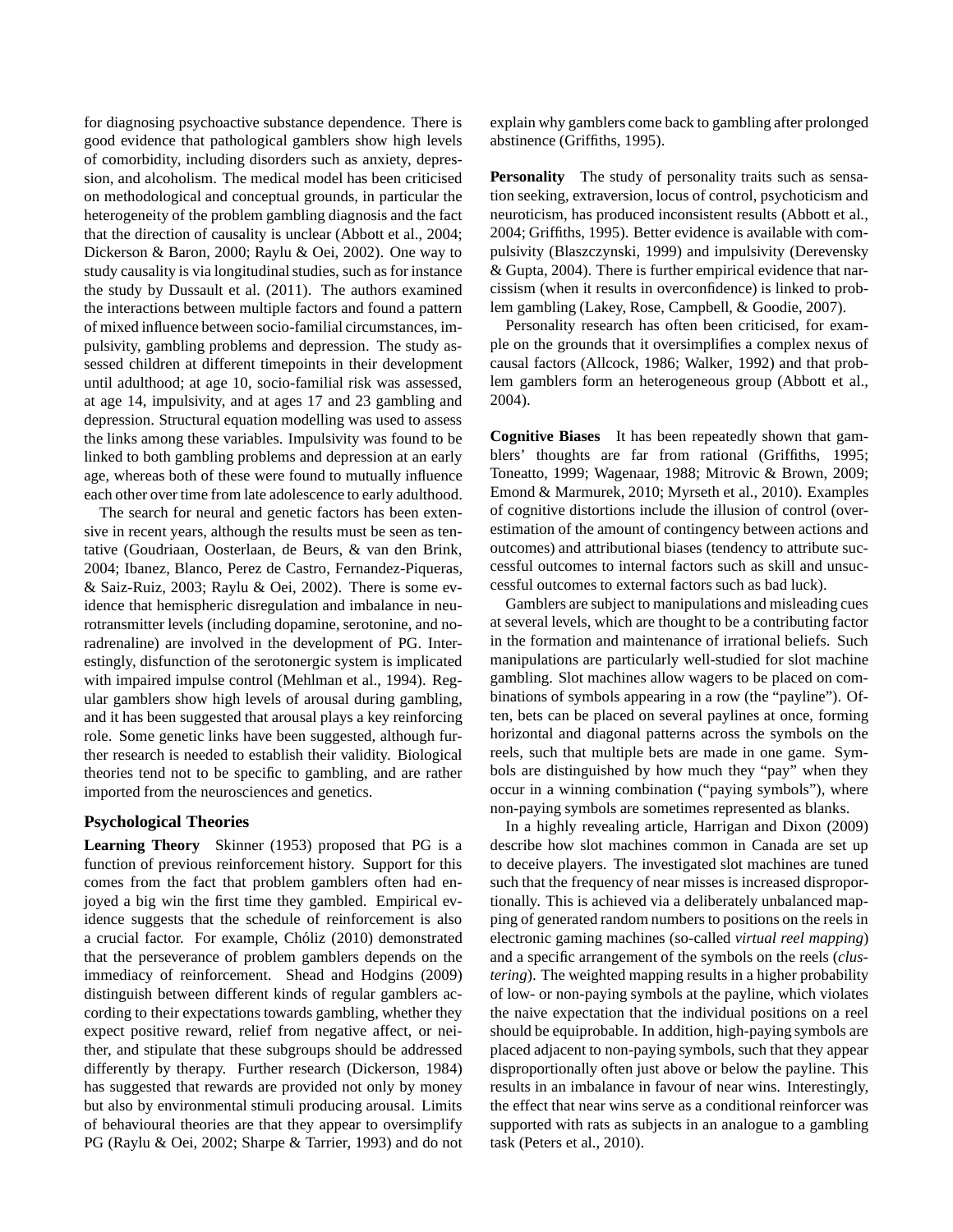Furthermore, actual losses or break-even situations are often framed as wins. When wagers can be placed on multiple lines, such a game may result in a net win that is less than the sum of the wagers. However, Dixon et al. (2010) note that the visual and acoustic signals emitted by such slot machines in these cases are categorically the same as for a genuine win. They examined the effect of these "losses disguised as wins" on the arousal of novice slot machine gamblers, as measured by skin resistance. They found that players respond with a similar skin conductance response to both wins and losses disguised as wins, in strong contrast to plain losses. The authors report on the paradoxical situation that players find themselves seemingly on a winning streak where in fact they accumulate losses.

In addition, the reinforcement schedules imposed by many games, with relatively frequent small wins, the seemingly imminent prospect of a big win, and the inherently counterintuitive nature of randomness contribute to biases, superstition and misconceptions among players. Sometimes players are allowed choices that contribute to a false sense of control and skill, even though they often do not improve the odds. Examples are the "stop" button on some slot machines, or choices among chest-like items in the bonus mode of the game "Lobstermania" (cf. Harrigan and Dixon, 2009). Many structural characteristic of gaming machines encourage the illusion of skill (Griffiths, 1995) and their link to problem gambling has recently been corroborated by Mitrovic and Brown (2009). Some of the choices offered to gamblers do in fact make a difference. For example, Harrigan and Dixon found that machines seemingly running the same game can have very different payback percentages (which is permitted in Canada under Ontario law). Not surprisingly, popular guides to slot gambling commonly advise their readers to sample the payout of a slot machine during a few games, and to move on to the next machine if it appears unsatisfactory. It has been proposed that the illusion of skill may act as protection against depression (Delfabbro, 2004). This is consistent with results showing that skill protects against the effects of experimentally induced learned helplessness (Gobet, 1992; Gobet, de Voogt, & Retschitzki, 2004).

Delfabbro (2004) has criticised cognitive theories, arguing that some of the evidence is invalid. In addition, while cognitive theories provide reasonable explanations of why people keep gambling, they do not explain why they started gambling.

### **Integrative Theories**

Recently, several models have aimed to provide a comprehensive explanation of PG, spanning traditional disciplines. In addition to biological and psychological evidence, these models use sociodemographic and cultural data, and include risk factors such as age, gender, income and family environment (Abbott et al., 2004; Orford, Sproston, Erens, White, & Mitchell, 2003; Raylu & Oei, 2002).

Blaszczynski and Nower (2002) propose a pathways model which describes how PG develops in three types of problem gamblers. Behaviourally conditioned problem gamblers follow a pathway characterised by the availability of gambling, acquisition mechanisms based on classical and operant learning, a period of habituation and the presence of chasing (i.e., keeping playing to recoup losses). Emotionally vulnerable problem gamblers follow a similar pathway, but also present emotional and biological pre-morbid vulnerability. Finally, antisocial impulsive problem gamblers also present impulsive traits linked to neurological and neurochemical disfunction.

Revising her earlier model (Sharpe & Tarrier, 1993), Sharpe (2002) proposes a model that integrates biological, psychological, and social factors. The model highlights the role of the early environment in generating psychological vulnerability (e.g., neurotic personality traits, anxiety, difficulty in managing external stress) and of genetic vulnerability in generating biological vulnerability (e.g., biochemical and electrical malfunctions in brain reward systems). These vulnerabilities affect how normal gambling experiences will be perceived and interpreted. This in turn affects the level of arousal and the presence of cognitive distortions. In addition, life circumstances and features specific to each type of gambling activity affect the inclination to gamble, which is moderated by coping strategies. In turn, the outcome of gambling feeds back to the inclination to gamble.

While these models capture some important aspects of PG, they are preliminary and insufficiently detailed – weaknesses that are recognised by their authors. Most of them are illustrated by box-and-arrow diagrams, but the nature of the processes involved is left unspecified. Moreover, some assumptions are disputable. For example, in Sharpe's (2002) model, biological vulnerability affects the development of PG, but not its maintenance, which seems implausible. The models also often conflate several levels of analysis. Additional integrative explanations of PG (Australian Productivity Commission, 1999; Dickerson & Baron, 2000; Walker, 1992) suffer from similar weaknesses.

# **Towards Cognitive Modelling of Problem Gambling**

In general, recent reviews agree that current theories have both strengths and weaknesses. With respect to strengths, current theories have identified some of the key variables and causal links underlying PG. As for weaknesses, the models are often preliminary, they cannot make clear-cut predictions and, therefore, they cannot be tested. There is a consensus that better theories are needed, as these are necessary for advances in the understanding, prevention, and treatment of PG (Abbott et al., 2004; Blaszczynski & Nower, 2002; R. I. Evans, 2003; Shaffer & Gambino, 1989).

However, in comparison with other scientific domains, PG research lacks the conceptual tools necessary to express and understand the complex dynamics involved. There is an urgent need to use tools that enable the multiple constraints present in the literature to be brought together. Informal theories are not precise enough to do this (Gobet, 2000;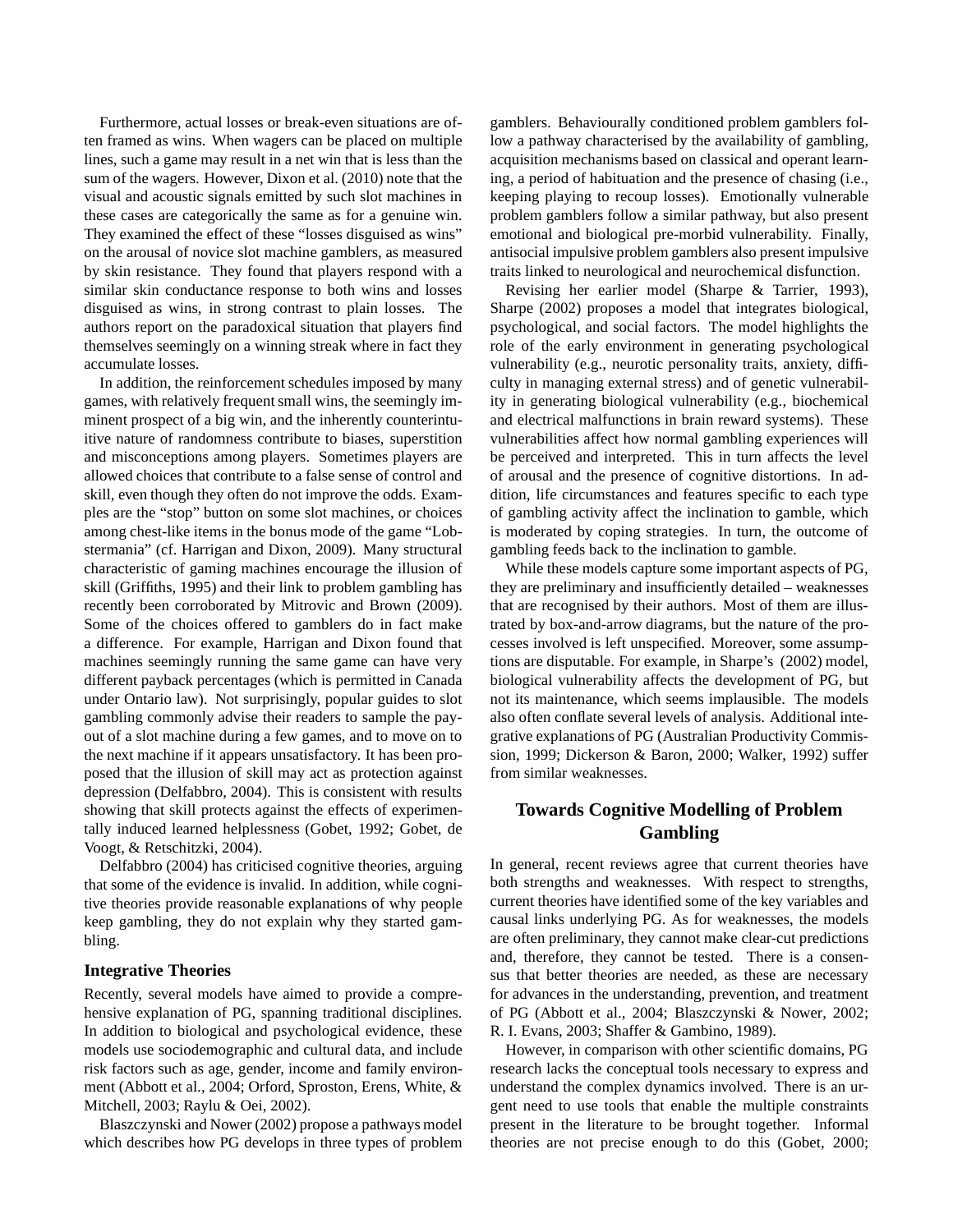Simon & Gobet, 2000). Some PG studies have used statistical modelling, including studies focusing on economic and social aspects (Barr & Standish, 2002; Langhinrichsen-Rohling, Rohde, Seeley, & Rohling, 2004; Marshall & Baker, 2002). However, these studies explain only a small amount of the variance and have limits with the identification of causal structures. Moreover, statistical modelling cannot put together empirical constraints obtained from different studies (Abbott et al., 2004). This limit is not present with computational or mathematical modelling.

In this paper, we argue for the development of formal (mathematical and computer) models explaining the development and maintenance of PG at three levels of analysis; the neural level, the cognitive level and the integrative level. Given the state of the art of PG theorising and the fact that there are robust phenomena to simulate in each of these levels, we believe that it is more efficient to develop these three types of models in parallel rather than to focus on a single level in great detail.

## **Advantages of Formal Modelling**

Formal modelling consists of the development and verification of theories expressed via mathematical formalisms (e.g. systems of equations) and computer programs. These models lead to testable predictions and foster the development of underlying theories. Furthermore, formal models can simulate complex behaviour both qualitatively and quantitatively. They allow for the systematic study of individual parameters within complex interdependent systems. Formal modelling techniques can be used for the exploration of rich and dense datasets (e.g., logs of the actions carried out whilst playing electronic gaming machines). Such data challenge traditional methods of analysis (Dickerson & Baron, 2000). Furthermore, formal models – in particular computer models – often provide explanations that are veridic and 'sufficient', in the sense that they can produce the behaviour under study. Modelling has important implications for basic and applied research. By virtue of generating specific testable predictions, computer models provide guidance for prevention and treatment. As noted above, a better link between theory and practice would be a welcome move in PG research.

## **Problem Gambling: Three Levels for Formal Modelling**

What kind of progress is still required to achieve these benefits? We address this question with respect to the three levels of analysis and modelling.

1. *Neural Level* Biologically-inspired techniques such as neural networks are readily available, and provide a link between theory and its underlying biological substrate. For example, one recent study (Chan, 2010) used neural networks for the modelling of bet amounts in online poker. Even though this line of research appears promising, the models in this particular study do not take into account any individual factors and cognitive biases (factors which are completely dismissed by the author), and seem overly reductionist. Nevertheless, the goal of (successfully) reproducing the behavior in question was obtained.<sup>3</sup> The next step, however, is to align the underlying mechanisms of the artificial models more closely with research on their biological counterparts. Previous and current behavioural, neuroimaging and neurochemical results are instrumental in developing models for studying how – at a functional level – disruptions and imbalances in the emotion and reward system affect gambling behaviour. With respect to reinforcement learning – which, as we have seen in the previous section, is considered a central mechanism in gambling – the TDRL (temporal difference reinforcement learning) model has been proposed (Redish et al., 2007). The basic model assumes that in a particular situation (a state), actions are chosen with respect to an expected reward which is to be maximised. The error between the predicted reward for a particular choice in the given situation and the received reward is employed to update the estimations in the model. The model is implemented using a traditional iterative algorithm known as Q-learning. This technique is further combined with a sophisticated classification mechanism for recognising states from multidimensional cues. In Redish et al's model, extinction may result in either unlearning or fast renewal, which is an important phenomenon in problem gambling. Renewal refers to learned associations which, rather than to be unlearned by a continuous lack of reinforcement, are quickly available (renewed) upon occasional reward. This is thought to be the case with problem gamblers who continue playing in spite of series of losses. The work by Redish et al. exemplifies how existing modelling techniques are combined and extended to account for neural-level phenomena of problem gambling. Accounting for the wealth of phenomena that have been studied (and some of which we discussed in the first section of this paper), there is ample scope for further work in this direction.

2. *Cognitive Level* Cognitive architectures such as ACT-R<sup>4</sup>, Soar<sup>5</sup> and CHREST<sup>6</sup> have proven instrumental in the development of models for various cognitive skills, linking phenomena of perception, learning and action. As we mentioned earlier, theories in cognitive psychology provide a comprehensive picture of the stimuli and manipulations that gamblers are exposed to, the patterns of beliefs and behavior that they acquire, and potential explanations. Thus, there is sufficient input and output data available for the de-

<sup>5</sup>http://sitemaker.umich.edu/soar/home

 $3$ Further limitations of the study are the small sample size of players studied (n=6), and that it is not mentioned how the author ascertained that the players were in fact human, and not poker bots or human players assisted by computer tools, which might explain the reported regularities (and absence of "player personality") in the data. Furthermore, it is uncertain whether the results transfer to other modes of gambling.

<sup>4</sup>http://act-r.psy.cmu.edu/

<sup>6</sup>http://www.chrest.info/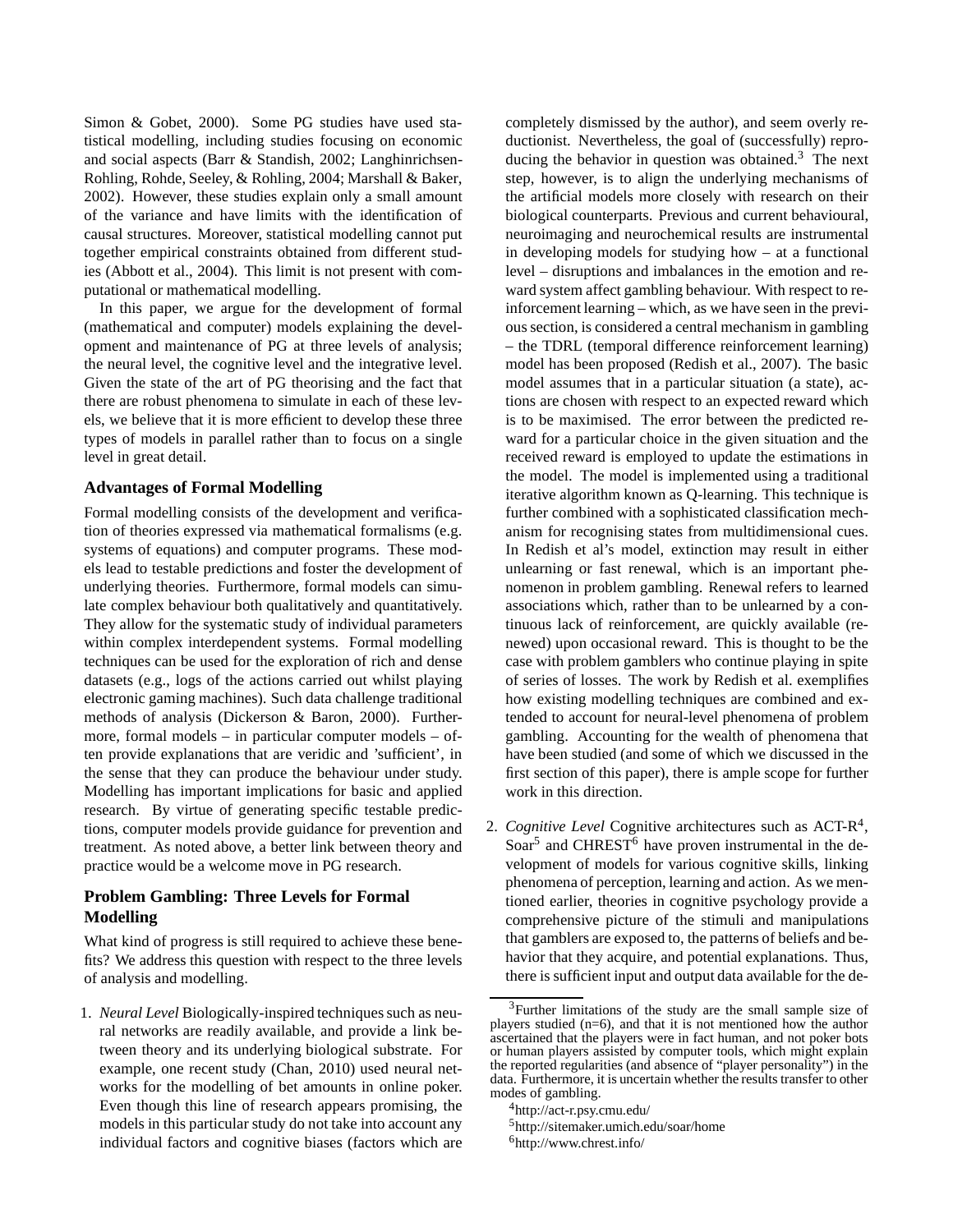velopment and testing of cognitive models. Questions that still need to be addressed are: (i) can the learning of biases be explained by the systematic manipulations of the inputs, by imbalances and perturbations of perception and learning mechanisms, or an interplay of both? and (ii) in how far irrational behavior can be attributed to implicit processes and/or explicit knowledge (it has been suggested that irrational verbalisations by gamblers may serve only as a rationalisation, see e.g. Evans and Coventry, 2006). Under the assumption that ordinary mental capabilities of learning and decision making are either impaired or misguided in problem gambling, it is of key interest to investigate the parameters that are suspected to lead to biased perception, impaired decision making and impaired control. Thus, it is an interesting prospect to start off with a "healthy" model reflecting the current state of cognitive modelling research, investigate its specific performance in gambling tasks, and then to selectively change inputs and parameters (and combinations thereof), and to check the results and predictions against empirical data.

3. *Integrative Level* Current theories at the integrative level (e.g. pathways models) provide a descriptive account of statistical relationships between problem gambling and various related factors in empirical samples. However, a growing number of such factors are identified (including sociodemographics, family environment, personality traits, arousal, compulsivity, psychological states, mental disorders, and cognitive beliefs) and there is increasing evidence of complex temporal dynamics and interactions that are involved. This calls for a shift in methodology towards more expressive mathematical models (e.g. differential equation systems) and powerful tools of data mining, which are already in routine use in various other fields of research.

In summary, the main observation is that on all three levels, cognitive modelling lends itself as a natural continuation and enhancement of current research on problem gambling.

## **Conclusion**

In view of the wealth of the different psychiatric, biological, psychological and integrative theories on PG that we discussed in this paper, it seems surprising that cognitive modelling (in terms of mathematical models and computer models) has hardly been taken into account. This is particularly remarkable since there is overwhelming evidence that problem gambling is a complex phenomenon on several dimensions, which calls for the use of corresponding modelling techniques. We argued that in comparison to present theories, most of which are of a rather descriptive nature, cognitive models can make (quantitative and/or qualitative) predictions and enable rigorous testing.

Our survey illustrates that whereas cognitive modelling has generally proven its worth as an integral part of the development and verification of psychological theories, its potential has largely been neglected in the study of problem gambling (with some rare exceptions mentioned earlier). However, we consider this as a welcome opportunity for applying proven techniques to serve the better understanding of problem gambling to guide prevention and treatment.

### **Acknowledgments**

This work is funded by a grant from the British Academy, under contract number BR100096.

### **References**

- Abbott, M., Volberg, R., Bellringer, M., & Reith, G. (2004). *A review of research on aspects of problem gambling* (Tech. Rep.). New Zealand: Gambling Research Centre, Auckland University of Technology.
- Allcock, C. (1986). Pathological gambling (review). *Australian and New Zealand Journal of Psychiatry*, *20*, 259– 265.
- American Psychiatric Association. (1980). *Diagnostic and statistical manual of mental disorders* (3rd ed.). Washington, DC: American Psychiatric Association.
- Australian Productivity Commission. (1999). *Australia's gambling industries* (Tech. Rep.). Canberra: AusInfo.
- Barr, G., & Standish, B. (2002). Modelling the economics of gaming in South Africa. *Journal of Gambling Studies*, *18*(4), 371–397.
- Blaszczynski, A. (1999). Pathological gambling and obsessive-compulsive spectrum disorders. *Psychological Reports*, *84*(1), 107–113.
- Blaszczynski, A., & Nower, L. (2002). A pathways model of problem and pathological gambling. *Addiction*, *97*(5), 487–499.
- Brown, R. I. F. (1987). Pathological gambling and associated patterns of crime: Comparisons with alcohol and other drug addictions. *Journal of Gambling Studies*, *3*(2), 98– 114.
- Chan, V. K. Y. (2010). Using neural networks to model the behavior and decisions of gamblers, in particular, cybergamblers. *Journal of Gambling Studies*, *26*(1), 35–52.
- Chóliz, M. (2010). Experimental analysis of the game in pathological gamblers: Effect of the immediacy of the reward in slot machines. *Journal of Gambling Studies*, *26*(2), 249–256.
- Delfabbro, P. (2004). The stubborn logic of regular gamblers: Obstacles and dilemmas in cognitive gambling research. *Journal of Gambling Studies*, *20*(1), 1–21.
- Derevensky, J., & Gupta, R. (2004). Adolescents with gambling problems: A synopsis of our current knowledge. *Electronic Journal of Gambling Issues, eGambling*, *10*, available at http://www.camh.net/egambling.
- Dickerson, M. (1984). *Compulsive gamblers*. London: Longman.
- Dickerson, M., & Baron, E. (2000). Contemporary issues and future directions for research into pathological gambling. *Addiction*, *95*(8), 1145–1159.
- Dixon, M. J., Harrigan, K. A., Sandhu, R., Collins, K., & Fugelsang, J. A. (2010). Losses disguised as wins in mod-